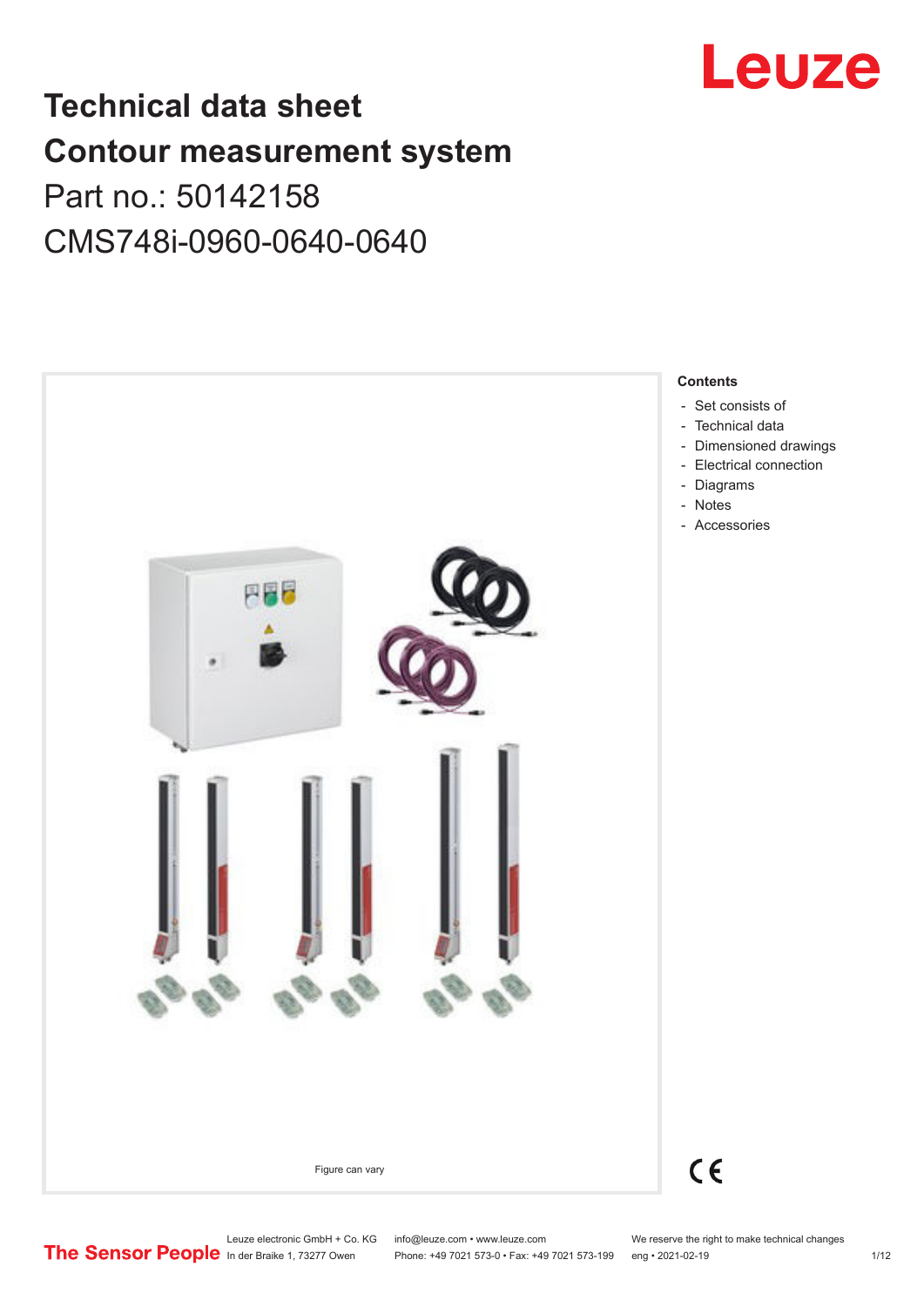# **Set consists of**

# Leuze

|     | Quantity       | Part no. | <b>Designation</b>              | <b>Article</b>                               | <b>Description</b>                                                                                                                                                                                                                                    |
|-----|----------------|----------|---------------------------------|----------------------------------------------|-------------------------------------------------------------------------------------------------------------------------------------------------------------------------------------------------------------------------------------------------------|
|     | 6              | 424417   | <b>BT-2P40</b>                  | Mounting bracket set                         | Bore hole 1: M6<br>Bore hole 2: M6<br>Design of mounting device: Mounting clamp<br>Fastening, at system: Groove mounting<br>Mounting bracket, at device: Groove mounting<br>Type of mounting device: Clampable<br>Material: Metal                     |
|     | $\overline{2}$ | 50118744 | $L-M12$                         | CML730i-R05-640.A/ Light curtain receiver    | Operating range: 0.1  4.5 m<br>Interface: IO-Link<br>Connection: Connector, M12, Axial, 8-pin                                                                                                                                                         |
|     | 1              | 50118748 | $L-M12$                         | CML730i-R05-960.A/ Light curtain receiver    | Operating range: 0.1  4.5 m<br>Interface: PROFINET, IO-Link<br>Connection: Connector, M12, Axial, 8-pin                                                                                                                                               |
|     | $\overline{2}$ | 50118583 | M12                             | CML730i-T05-640.A- Light curtain transmitter | Operating range: 0.1  4 m<br>Connection: Connector, M12, Axial, 5-pin                                                                                                                                                                                 |
|     | 1              | 50118587 | M12                             | CML730i-T05-960.A- Light curtain transmitter | Operating range: 0.1  4 m<br>Connection: Connector, M12, Axial, 5-pin                                                                                                                                                                                 |
|     | 3              | 50129781 | KDS DN-M12-5A-<br>M12-5A-P3-050 | Interconnection cable                        | Suitable for interface: IO-Link, DeviceNet, CANopen<br>Connection 1: Connector, M12, Axial, Female, A-coded, 5-pin<br>Connection 2: Connector, M12, Axial, Male, A-coded, 5-pin<br>Shielded: Yes<br>Cable length: 5,000 mm<br>Sheathing material: PUR |
|     | 3              | 50135146 | 8A-P1-050                       | KDS S-M12-8A-M12- Interconnection cable      | Connection 1: Connector, M12, Axial, Female, A-coded, 8-pin<br>Connection 2: Connector, M12, Axial, Male, A-coded, 8-pin<br>Shielded: Yes<br>Cable length: 5,000 mm<br>Sheathing material: PUR                                                        |
| 円程器 | $\mathbf{1}$   | 50142331 | LSC748-000-100                  | Switch cabinet                               | Supply voltage: 100  263 V, AC<br>Switching inputs: 4 Piece(s)<br>Switching outputs: 4 Piece(s)<br>Connections: 13 Piece(s)                                                                                                                           |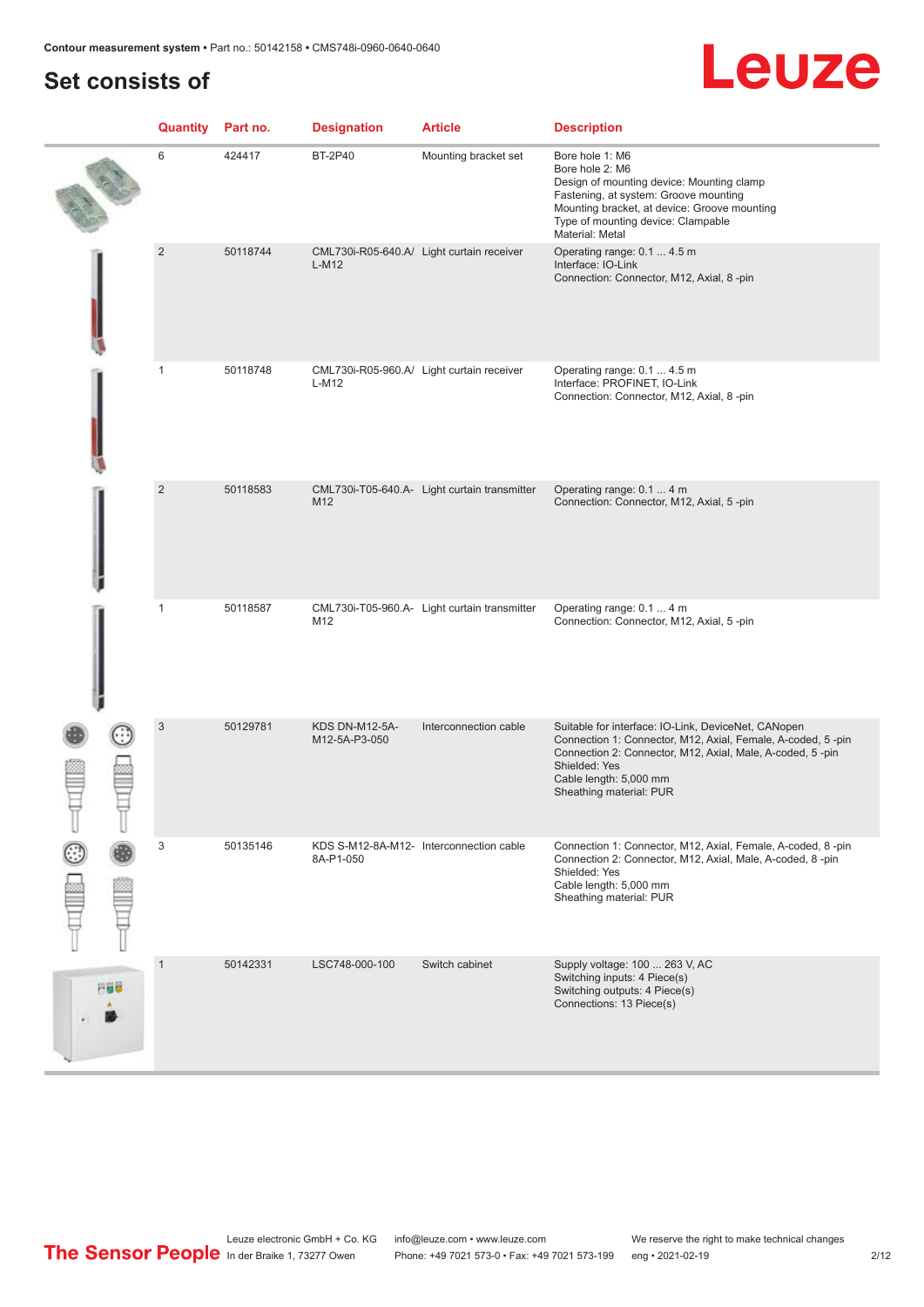## <span id="page-2-0"></span>**Technical data**

# Leuze

#### **Basic data**

| <b>Series</b>   | CMS 7xxi                     |
|-----------------|------------------------------|
| <b>Contains</b> | 1x dongle CMS700             |
| Order guide     | Additional models on request |

### **Functions**

**Functions** For a minimum object height ≥ 50 mm

**Connection 1**

### **Optical data**

| <b>Operating range</b>             | Guaranteed operating range |
|------------------------------------|----------------------------|
| <b>Operating range</b>             | 0.14.5m                    |
| Operating range, transparent media | $0.11.75$ m                |
| <b>Operating range limit</b>       | Typical operating range    |
| <b>Operating range limit</b>       | 0.16m                      |
| <b>Measurement field length 1</b>  | 960 mm                     |
| <b>Measurement field length 2</b>  | 640 mm                     |
| <b>Measurement field length 3</b>  | 640 mm                     |
| Beam spacing                       | $5 \text{ mm}$             |
|                                    |                            |

### **Electrical data**

**Protective circuit** Polarity reversal protection Short circuit protected Transient protection **Output current, continuous current per**  100 mA **channel, max.**

**Performance data** Supply voltage U<sub>B</sub> **Open-circuit current** 250 mA

100 ... 263 V, AC

### **Inputs**

**Number of digital switching inputs** 4 Piece(s)

| <b>Switching inputs</b>  |                         |
|--------------------------|-------------------------|
| <b>Type</b>              | Digital switching input |
| Voltage type             | DC.                     |
| <b>Switching voltage</b> | 24 V. VIN               |
|                          |                         |

### **Outputs**

**Number of digital switching outputs** 4 Piece(s)

| <b>Switching outputs</b> |                          |
|--------------------------|--------------------------|
| <b>Type</b>              | Digital switching output |
| Voltage type             | AC.                      |
| Switching voltage        | 24 V. VIN                |
|                          |                          |

### **Interface**

**Type** EtherNet TCP/IP, PROFINET **Ethernet**

| <b>Function</b> |  |
|-----------------|--|
|                 |  |

**Profinet**

### **Connection**

**Number of connections** 9 Piece(s)

**Function** Configuration / process data

**Configuration** / process data

| <b>Function</b>           | Earthing                                                                                   |
|---------------------------|--------------------------------------------------------------------------------------------|
| <b>Type of connection</b> | Earthing strap                                                                             |
| <b>Material</b>           | Metal                                                                                      |
|                           |                                                                                            |
| <b>Connection 2</b>       |                                                                                            |
| <b>Function</b>           | Voltage supply                                                                             |
| <b>Type of connection</b> | Harting connector                                                                          |
| <b>Material</b>           | Metal                                                                                      |
|                           |                                                                                            |
| <b>Connection 3</b>       |                                                                                            |
| <b>Function</b>           | Length measuring light curtain connec-<br>tion (not in combination with rotary<br>encoder) |
| <b>Type of connection</b> | Connector                                                                                  |
| <b>Thread size</b>        | M12                                                                                        |
| Type                      | Male                                                                                       |
| <b>Material</b>           | Metal                                                                                      |
| No. of pins               | 8-pin                                                                                      |
| Encoding                  | A-coded                                                                                    |
|                           |                                                                                            |
| <b>Connection 4</b>       |                                                                                            |
| <b>Function</b>           | Width measuring light curtain connection                                                   |
| Type of connection        | Connector                                                                                  |
| <b>Thread size</b>        | M12                                                                                        |
| <b>Type</b>               | Male                                                                                       |
| <b>Material</b>           | Metal                                                                                      |
| No. of pins               | 8-pin                                                                                      |
| Encoding                  | A-coded                                                                                    |
|                           |                                                                                            |
| <b>Connection 5</b>       |                                                                                            |
| <b>Function</b>           | Height measuring light curtain connec-<br>tion                                             |
| <b>Type of connection</b> | Connector                                                                                  |
| <b>Thread size</b>        | M <sub>12</sub>                                                                            |
| Type                      | Male                                                                                       |
| <b>Material</b>           | Metal                                                                                      |
| No. of pins               | 8-pin                                                                                      |
| Encoding                  | A-coded                                                                                    |
|                           |                                                                                            |
| <b>Connection 6</b>       |                                                                                            |
| <b>Function</b>           | Rotary encoder connection (not in<br>combination with length measuring light<br>curtain)   |
| <b>Type of connection</b> | Connector                                                                                  |
| <b>Thread size</b>        | M <sub>12</sub>                                                                            |
| <b>Type</b>               | Male                                                                                       |
| <b>Material</b>           | Metal                                                                                      |
| No. of pins               | 8-pin                                                                                      |
| Encoding                  | A-coded                                                                                    |
|                           |                                                                                            |
| <b>Connection 7</b>       |                                                                                            |
| <b>Function</b>           | External Ethernet TCP/IP connection                                                        |
| Type of connection        | Connector                                                                                  |
| <b>Thread size</b>        | M12                                                                                        |
| <b>Type</b>               | Male                                                                                       |
| <b>Material</b>           | Metal                                                                                      |
| No. of pins               | 4-pin                                                                                      |
| Encoding                  | A-coded                                                                                    |
|                           |                                                                                            |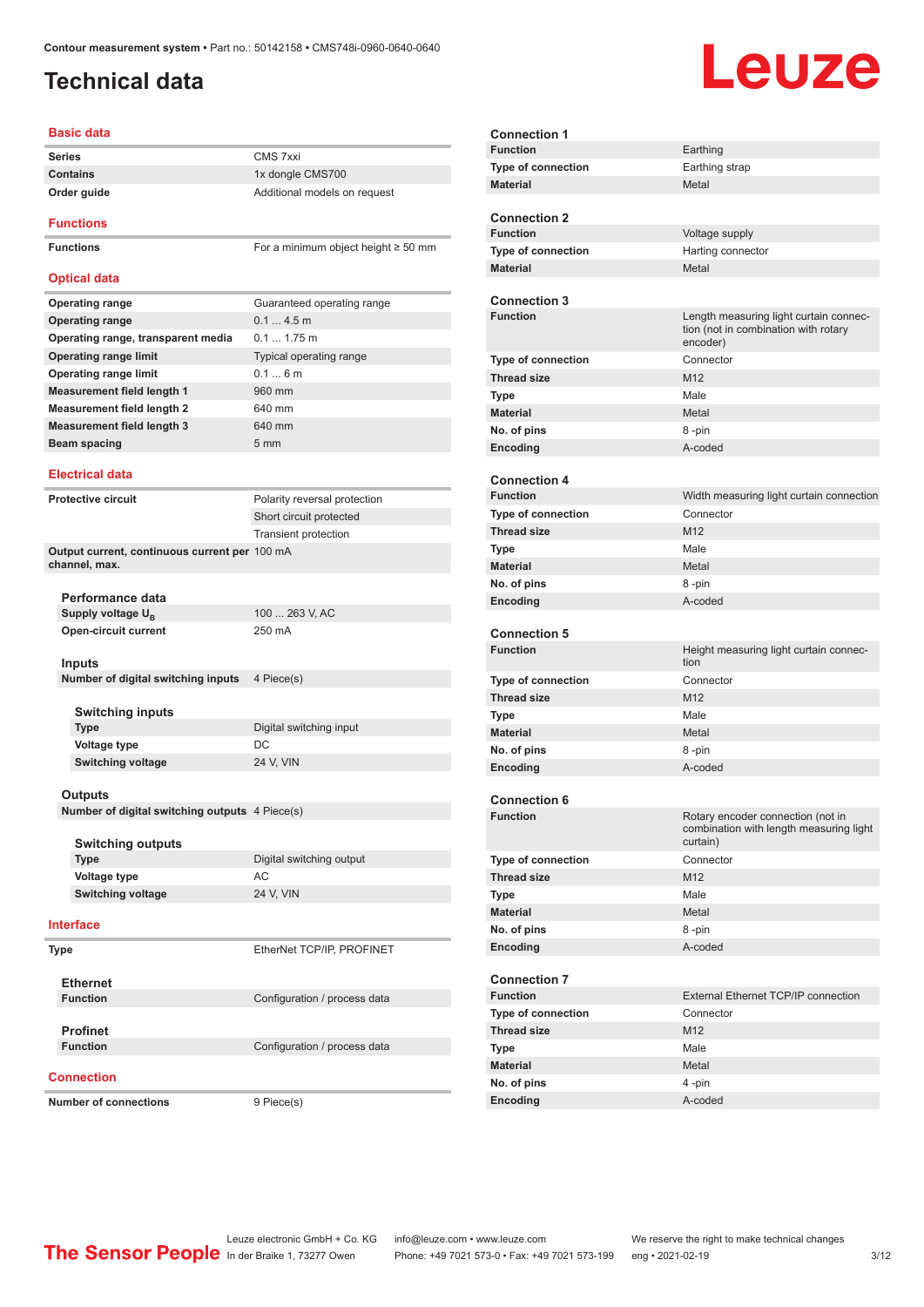## **Technical data**

# Leuze

| <b>Connection 8</b>       |                                   |
|---------------------------|-----------------------------------|
| <b>Function</b>           | PROFINET IN connection (optional) |
| <b>Type of connection</b> | Connector                         |
| <b>Thread size</b>        | M <sub>12</sub>                   |
| <b>Type</b>               | Male                              |
| <b>Material</b>           | Metal                             |
| No. of pins               | 4-pin                             |
| <b>Encoding</b>           | A-coded                           |
|                           |                                   |

### **Connection 9**

| <b>Function</b>           | PROFINET OUT connection (optional) |
|---------------------------|------------------------------------|
| <b>Type of connection</b> | Connector                          |
| <b>Thread size</b>        | M <sub>12</sub>                    |
| <b>Type</b>               | Male                               |
| <b>Material</b>           | Metal                              |
| No. of pins               | 4-pin                              |
| Encoding                  | A-coded                            |

### **Mechanical data**

| Design                  | Cubic                                                           |
|-------------------------|-----------------------------------------------------------------|
| <b>Housing material</b> | Metal                                                           |
| <b>Metal housing</b>    | Aluminum                                                        |
| Lens cover material     | Plastic                                                         |
| <b>Housing color</b>    | Gray                                                            |
|                         | Red                                                             |
| <b>Note</b>             | Dimensions of individual set items, see<br>dimensioned drawings |

### **Operation and display**

| <b>Note</b>                    | This information refers to the switch<br>cabinet |
|--------------------------------|--------------------------------------------------|
| Type of display                | LED                                              |
| <b>Number of LEDs</b>          | 3 Piece(s)                                       |
| Type of configuration          | performed via webConfig                          |
| <b>Operational controls</b>    | Rotary switch                                    |
| <b>Environmental data</b>      |                                                  |
| Ambient temperature, operation | 045 °C                                           |
| Ambient temperature, storage   | $-20$ 70 °C                                      |
| <b>Certifications</b>          |                                                  |
| <b>Certifications</b>          | <b>CSA</b>                                       |
| <b>Classification</b>          |                                                  |
| <b>Customs tariff number</b>   | 90314990                                         |
| eCl@ss 5.1.4                   | 27270910                                         |
| eCl@ss 8.0                     | 27270910                                         |
| eCl@ss 9.0                     | 27270910                                         |
| eCl@ss 10.0                    | 27270910                                         |
| eCl@ss 11.0                    | 27270910                                         |
| <b>ETIM 5.0</b>                | EC002549                                         |
| <b>ETIM 6.0</b>                | EC002549                                         |
| <b>ETIM 7.0</b>                | EC002549                                         |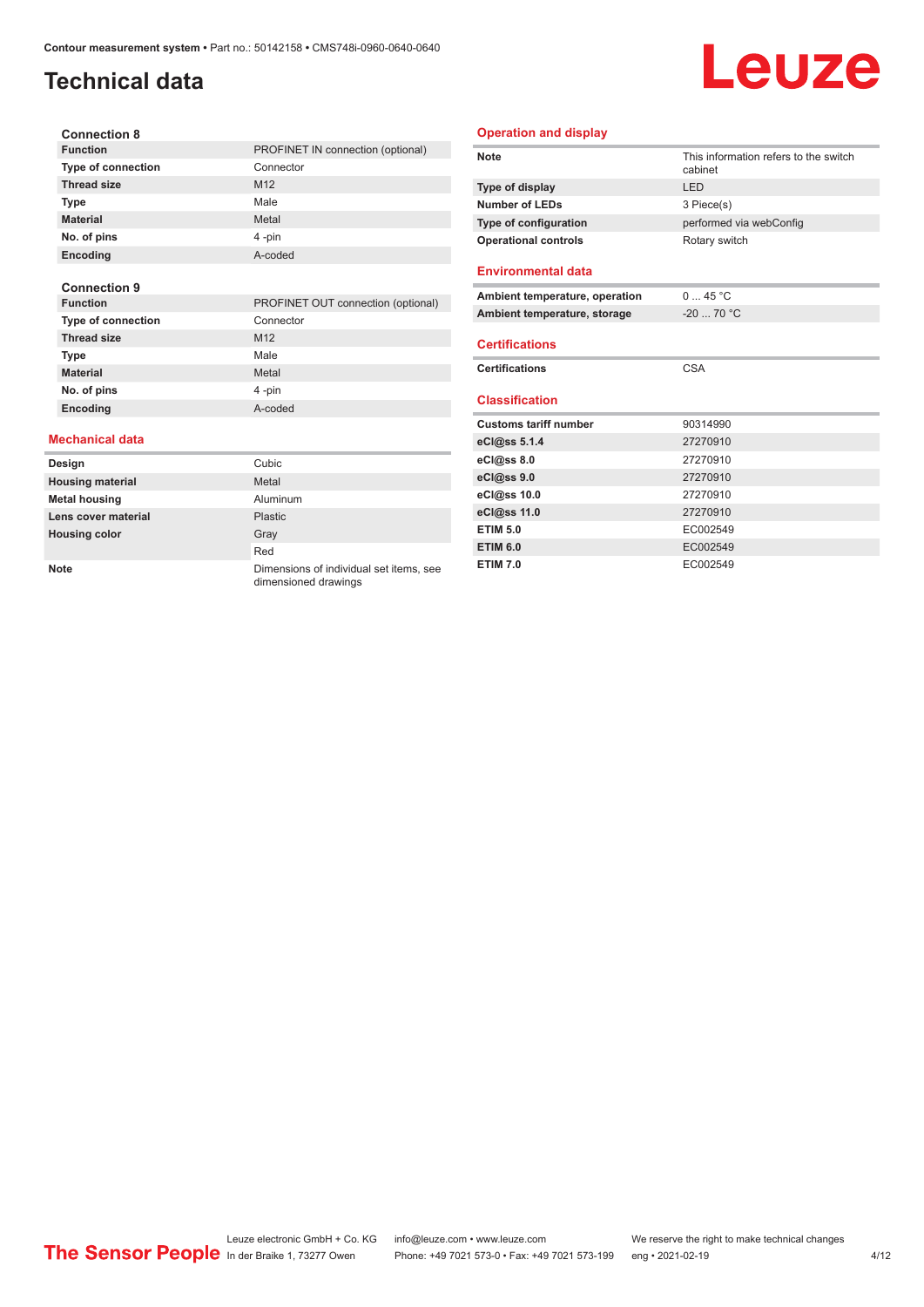## <span id="page-4-0"></span>**Dimensioned drawings**

All dimensions in millimeters

Light curtain transmitter and receiver



Y 2.5 mm

# Leuze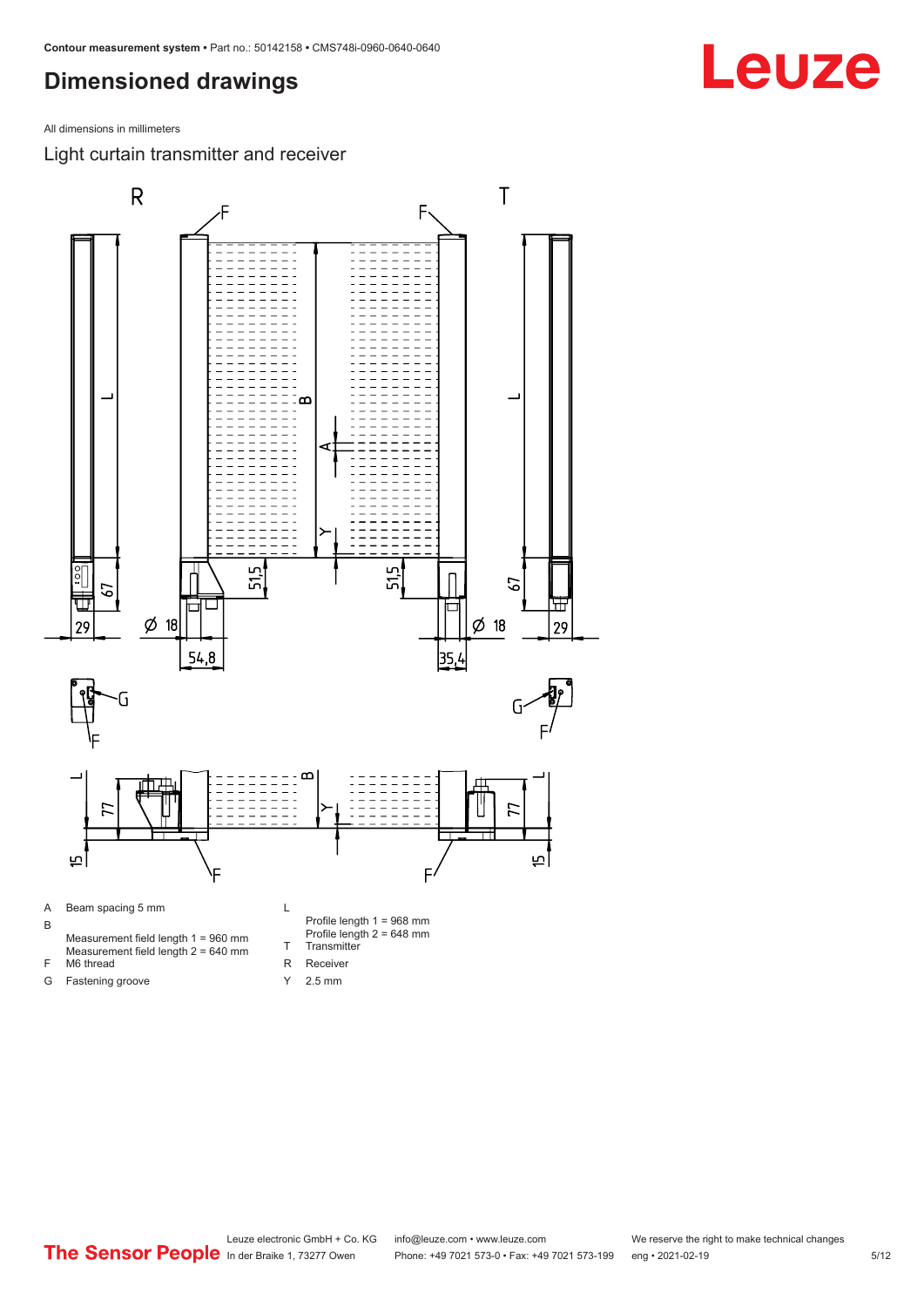## **Dimensioned drawings**

# Leuze

Switch cabinet





210



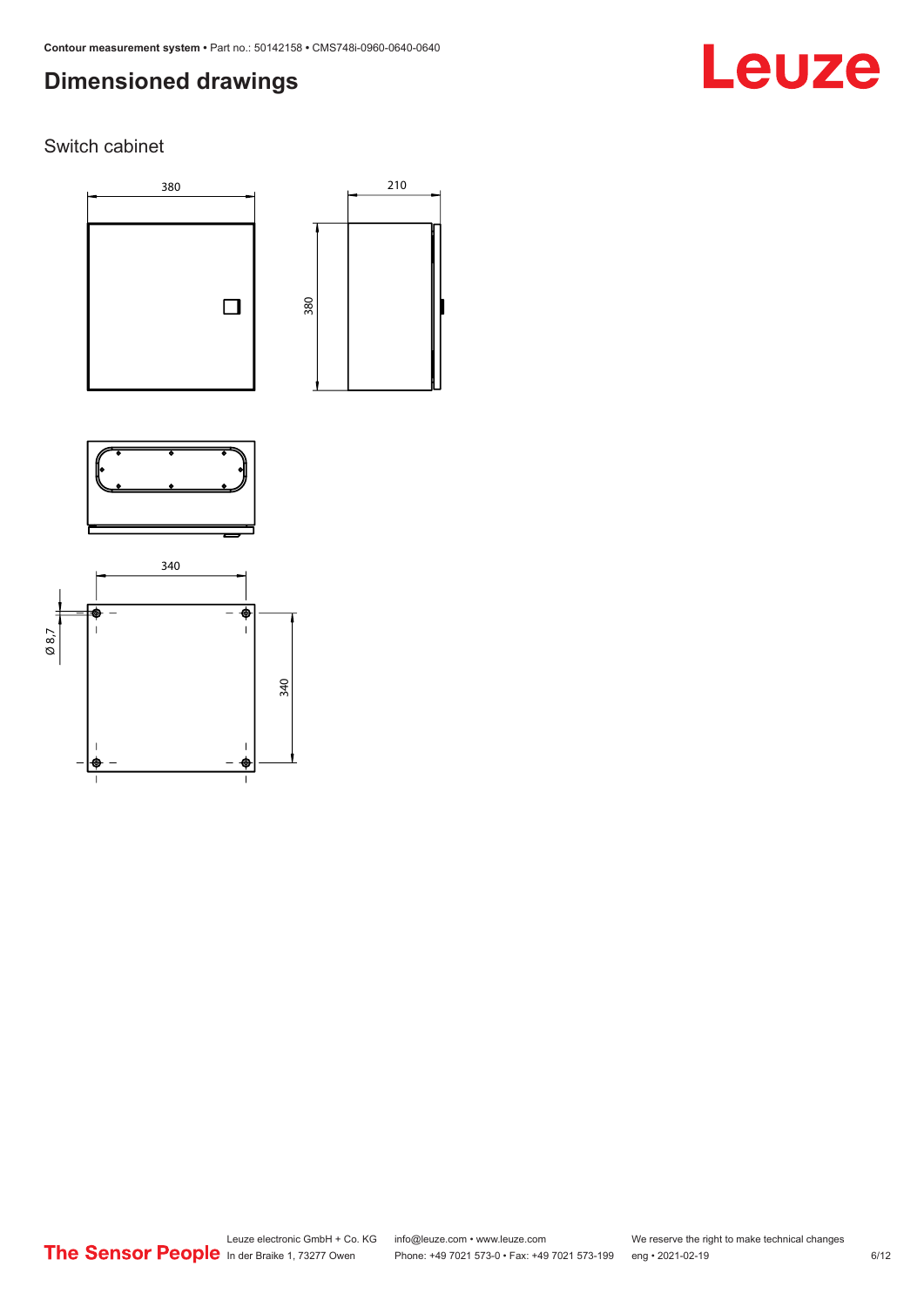## <span id="page-6-0"></span>**Dimensioned drawings**

Mounting bracket







# **Electrical connection**

| <b>Connection 1</b> |                                                                                       |
|---------------------|---------------------------------------------------------------------------------------|
| <b>Function</b>     | Earthing                                                                              |
| Type of connection  | Earthing strap                                                                        |
| <b>Material</b>     | Metal                                                                                 |
|                     |                                                                                       |
| <b>Connection 2</b> | <b>XS1000</b>                                                                         |
| <b>Function</b>     | Voltage supply                                                                        |
| Type of connection  | Harting connector                                                                     |
| <b>Material</b>     | Metal                                                                                 |
|                     |                                                                                       |
|                     |                                                                                       |
| <b>Connection 3</b> | <b>XS1300</b>                                                                         |
|                     |                                                                                       |
| <b>Function</b>     | Length measuring light curtain connection (not in<br>combination with rotary encoder) |
| Type of connection  | Connector                                                                             |
| <b>Thread size</b>  | M12                                                                                   |
| <b>Type</b>         | Male                                                                                  |
| <b>Material</b>     | Metal                                                                                 |
| No. of pins         | 8-pin                                                                                 |

# **Leuze**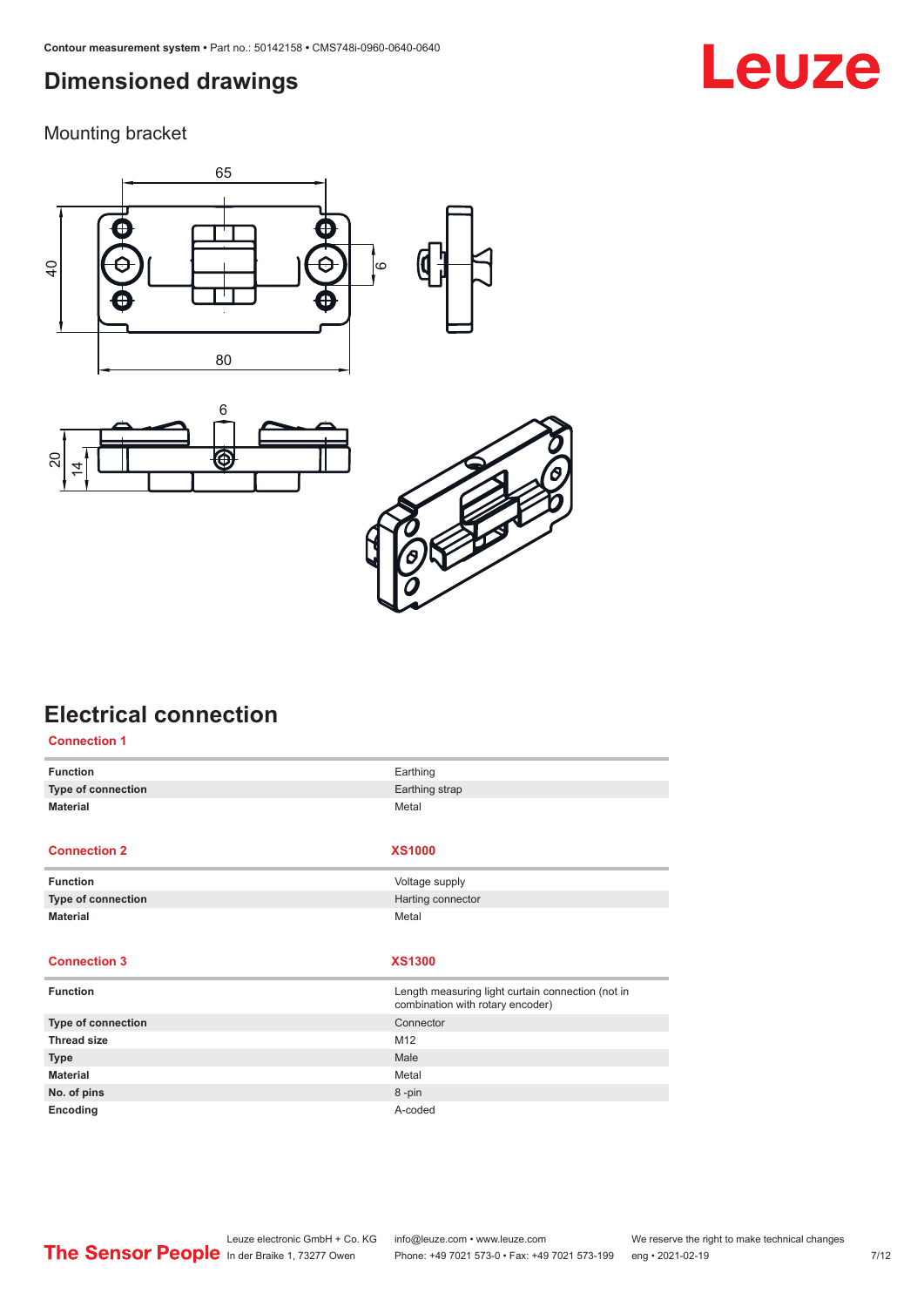# **Electrical connection**

# **Pin Pin assignment**

| 1              | $V +$           |
|----------------|-----------------|
| $\overline{2}$ | IO <sub>1</sub> |
| 3              | GND             |
| $\overline{4}$ | IO-Link         |
| 5              | IO <sub>2</sub> |
| 6              | IO3             |
| 7              | IO <sub>4</sub> |
| 8              | <b>GND</b>      |
|                |                 |

### **Connection 4 XS1301**

| <b>Function</b>    | Width measuring light curtain connection |
|--------------------|------------------------------------------|
| Type of connection | Connector                                |
| <b>Thread size</b> | M <sub>12</sub>                          |
| <b>Type</b>        | Male                                     |
| <b>Material</b>    | Metal                                    |
| No. of pins        | 8-pin                                    |
| Encoding           | A-coded                                  |

### **Pin Pin assignment**

| 1              | $V +$           |
|----------------|-----------------|
| $\overline{2}$ | IO <sub>1</sub> |
| 3              | GND             |
| $\overline{4}$ | IO-Link         |
| 5              | IO <sub>2</sub> |
| 6              | IO3             |
| 7              | IO <sub>4</sub> |
| 8              | <b>GND</b>      |
|                |                 |



**Connection 5 XS1302**

| <b>Function</b>           | Height measuring light curtain connection |
|---------------------------|-------------------------------------------|
| <b>Type of connection</b> | Connector                                 |
| <b>Thread size</b>        | M <sub>12</sub>                           |
| <b>Type</b>               | Male                                      |
| <b>Material</b>           | Metal                                     |
| No. of pins               | 8-pin                                     |
| Encoding                  | A-coded                                   |

### **Pin Pin assignment**

| 1              | $V +$           |  |
|----------------|-----------------|--|
| $\overline{2}$ | IO1             |  |
| 3              | GND             |  |
| $\overline{4}$ | IO-Link         |  |
| 5              | IO <sub>2</sub> |  |
| 6              | IO3             |  |
| 7              | IO <sub>4</sub> |  |
| 8              | <b>GND</b>      |  |
|                |                 |  |





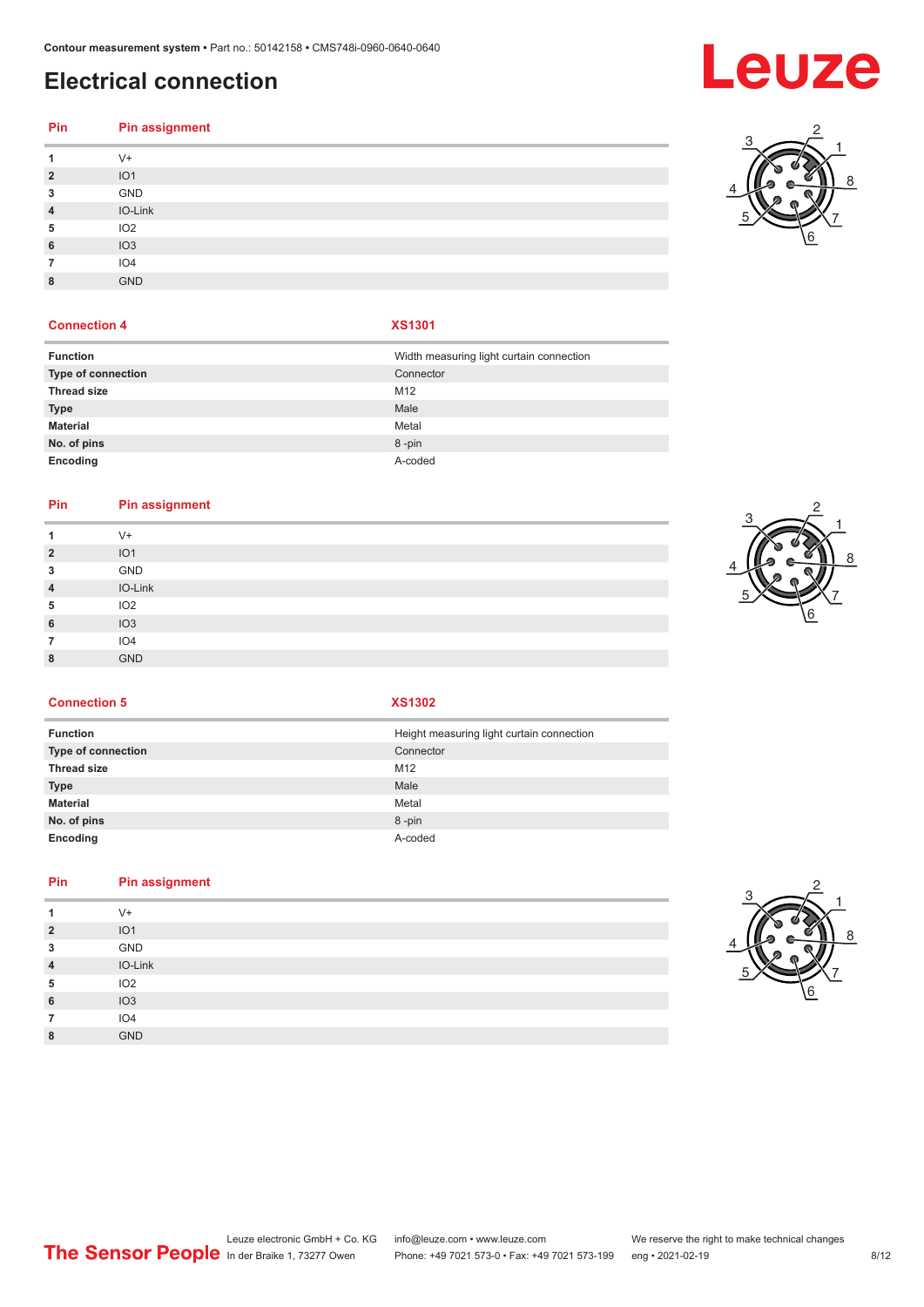# **Electrical connection**

### **Connection 6 XS1400**

| <b>Function</b>    | Rotary encoder connection (not in combination with<br>length measuring light curtain) |
|--------------------|---------------------------------------------------------------------------------------|
| Type of connection | Connector                                                                             |
| <b>Thread size</b> | M <sub>12</sub>                                                                       |
| <b>Type</b>        | Male                                                                                  |
| <b>Material</b>    | Metal                                                                                 |
| No. of pins        | 8-pin                                                                                 |
| Encoding           | A-coded                                                                               |

### **Pin Pin assignment**

|                | $U -$  |
|----------------|--------|
| $\overline{2}$ | $U +$  |
| 3              | Α      |
| $\overline{4}$ | B      |
| 5              | N      |
| 6              | A inv. |
| 7              | B inv. |
| 8              | N inv. |
| 9              | Shield |

### **Connection 7 XETH1**

| <b>Function</b>    | External Ethernet TCP/IP connection |
|--------------------|-------------------------------------|
| Type of connection | Connector                           |
| <b>Thread size</b> | M12                                 |
| <b>Type</b>        | Male                                |
| <b>Material</b>    | Metal                               |
| No. of pins        | $4 - pin$                           |
| Encoding           | A-coded                             |

### **Pin Pin assignment**

| Pin              | Pin assignment |  |
|------------------|----------------|--|
|                  | $TD+$          |  |
| $\overline{2}$   | $RD+$          |  |
| 3                | TD-            |  |
| $\boldsymbol{4}$ | RD-            |  |
|                  |                |  |

### **Connection 8**

| w |  |
|---|--|

| Function           | PROFINET IN connection (optional) |
|--------------------|-----------------------------------|
| Type of connection | Connector                         |
| <b>Thread size</b> | M12                               |
| <b>Type</b>        | Male                              |
| Material           | Metal                             |
| No. of pins        | $4$ -pin                          |
| Encoding           | A-coded                           |

### **Pin Pin assignment**

|                | $TD+$ |  |  |
|----------------|-------|--|--|
| $\overline{2}$ | RD+   |  |  |
| 3              | TD-   |  |  |
| 4              | RD-   |  |  |



4

1





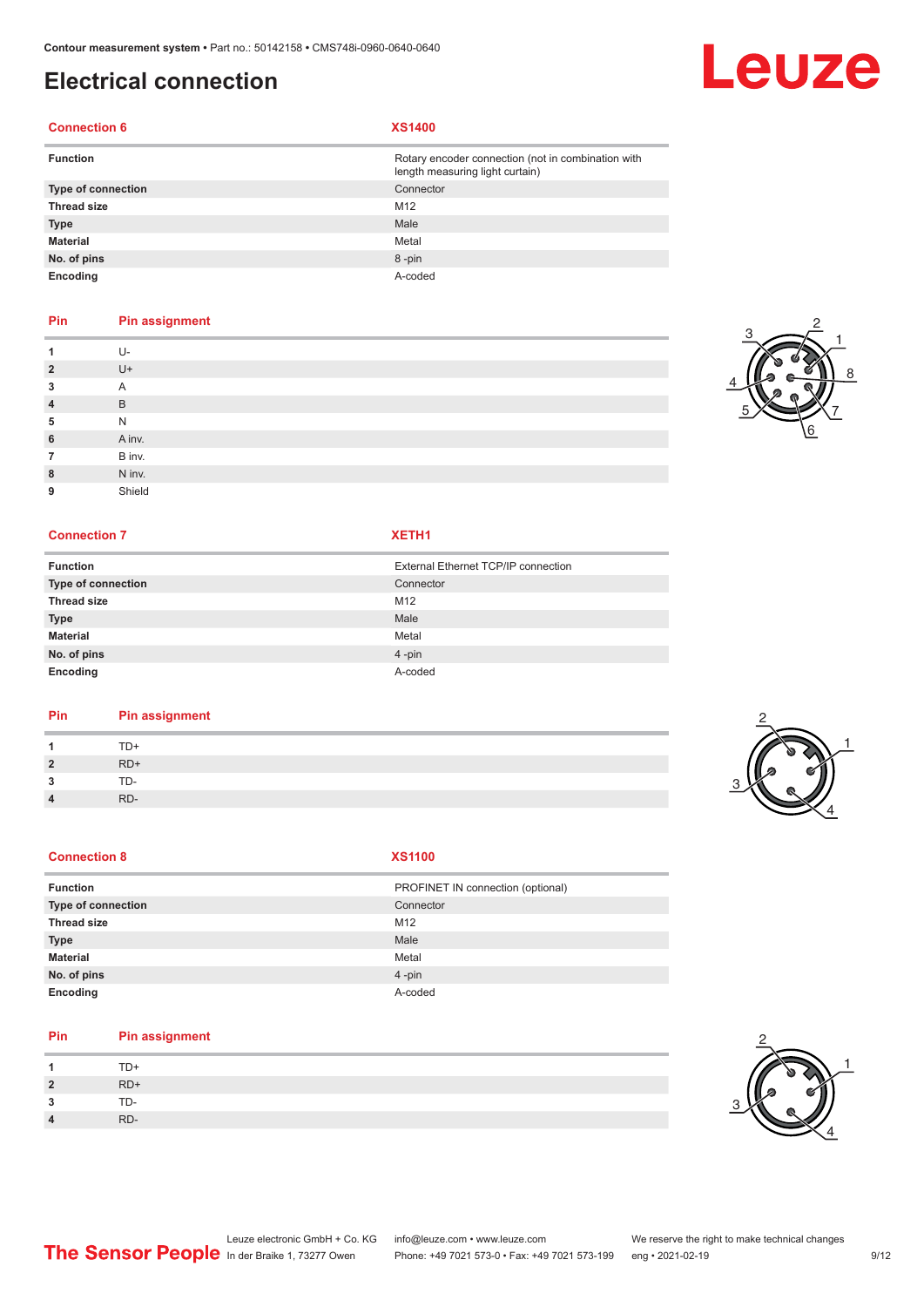# <span id="page-9-0"></span>**Electrical connection**

# Leuze

### **Connection 9 XS1101**

| <b>Function</b>           | PROFINET OUT connection (optional) |
|---------------------------|------------------------------------|
| <b>Type of connection</b> | Connector                          |
| <b>Thread size</b>        | M12                                |
| <b>Type</b>               | Male                               |
| <b>Material</b>           | Metal                              |
| No. of pins               | $4$ -pin                           |
| Encoding                  | A-coded                            |

| Pin            | <b>Pin assignment</b> |
|----------------|-----------------------|
|                | TD+                   |
| $\overline{2}$ | $RD+$                 |
| 3              | TD-                   |
|                | RD-                   |



# **Diagrams**



x Total measuring length from width and height measuring light curtain [mm]

y Max. conveyor speed [m/s]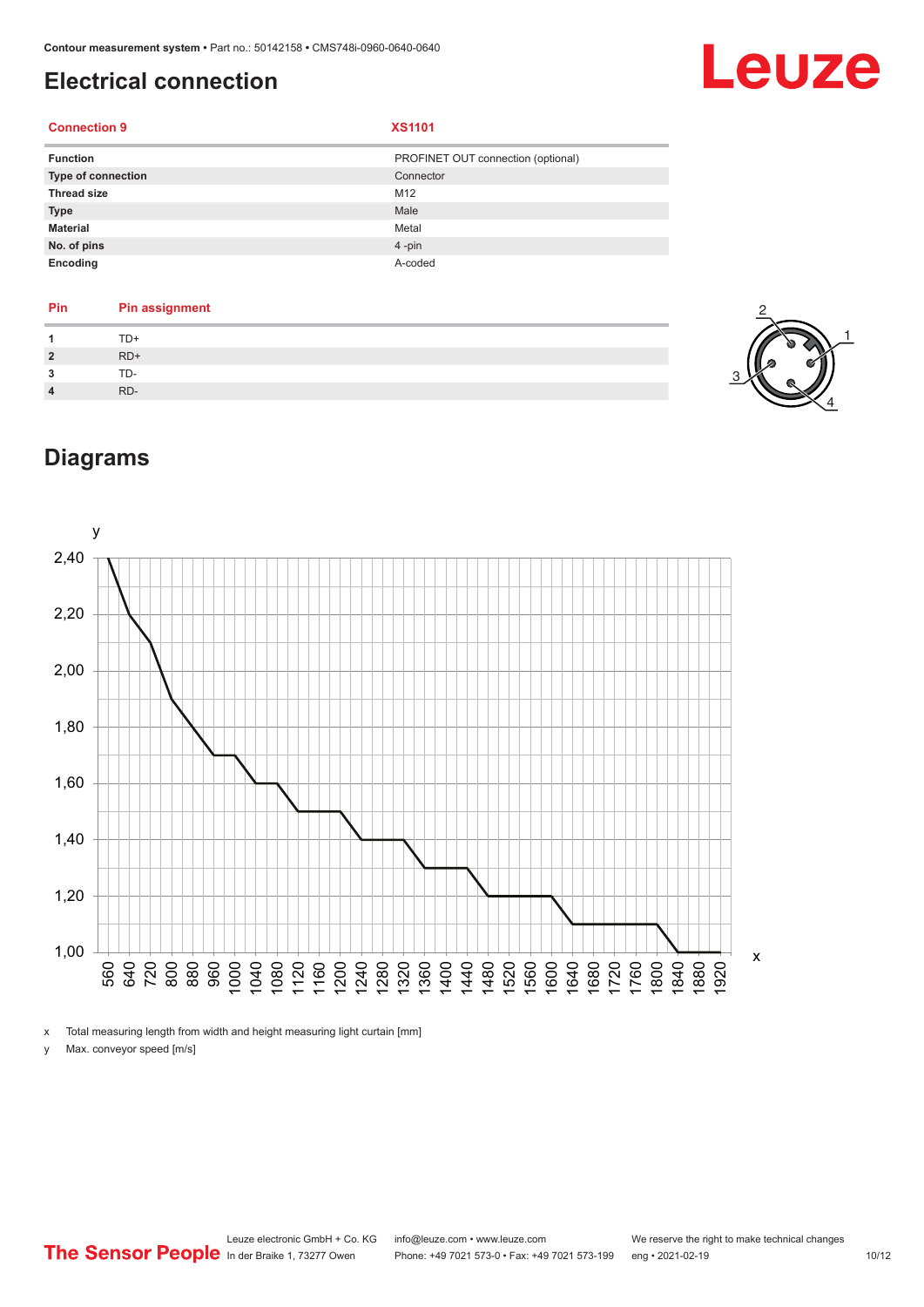## <span id="page-10-0"></span>**Notes**





### **Observe intended use!**

|  |  |  |  |  |  |  |  |  |  | $\%$ This product is not a safety sensor and is not intended as personnel protection. |  |
|--|--|--|--|--|--|--|--|--|--|---------------------------------------------------------------------------------------|--|
|--|--|--|--|--|--|--|--|--|--|---------------------------------------------------------------------------------------|--|

 $\%$  The product may only be put into operation by competent persons.

 $\%$  Only use the product in accordance with its intended use.

### **Accessories**

# Connection technology - Interconnection cables

|                      |    | Part no. | <b>Designation</b>                     | <b>Article</b>        | <b>Description</b>                                                                                                                                                                         |
|----------------------|----|----------|----------------------------------------|-----------------------|--------------------------------------------------------------------------------------------------------------------------------------------------------------------------------------------|
| $_{\mathbb{C}}$<br>œ | Ī  | 50135082 | <b>KSS ET-M12-4A-</b><br>RJ45-A-P7-100 | Interconnection cable | Suitable for interface: Ethernet<br>Connection 1: Connector, M12, Axial, Male, D-coded, 4-pin<br>Connection 2: RJ45<br>Shielded: Yes<br>Cable length: 10,000 mm<br>Sheathing material: PUR |
| $_{\odot}$           | 甘量 | 50135083 | <b>KSS ET-M12-4A-</b><br>RJ45-A-P7-150 | Interconnection cable | Suitable for interface: Ethernet<br>Connection 1: Connector, M12, Axial, Male, D-coded, 4-pin<br>Connection 2: RJ45<br>Shielded: Yes<br>Cable length: 15,000 mm<br>Sheathing material: PUR |
| $_{\mathbb{C}}$<br>Ê | 甘量 | 50135084 | <b>KSS ET-M12-4A-</b><br>RJ45-A-P7-300 | Interconnection cable | Suitable for interface: Ethernet<br>Connection 1: Connector, M12, Axial, Male, D-coded, 4-pin<br>Connection 2: RJ45<br>Shielded: Yes<br>Cable length: 30,000 mm<br>Sheathing material: PUR |

### Mounting technology - Other

|  | Part no. | <b>Designation</b> | <b>Article</b>      | <b>Description</b>                                                                                                                                                                            |
|--|----------|--------------------|---------------------|-----------------------------------------------------------------------------------------------------------------------------------------------------------------------------------------------|
|  | 50143670 | BT 708M-MRSET      | Mounting device set | Design of mounting device: Profile kit<br>Fastening, at system: Screw type / vertical<br>Mounting bracket, at device: Groove mounting<br>Type of mounting device: Rigid<br>Material: Aluminum |
|  | 50143669 | BT 710M-MRSET      | Mounting device set | Design of mounting device: Profile kit<br>Fastening, at system: Screw type / vertical<br>Mounting bracket, at device: Groove mounting<br>Type of mounting device: Rigid<br>Material: Aluminum |
|  | 50142039 | BT 712M-MRSET      | Mounting device set | Design of mounting device: Profile kit<br>Fastening, at system: Screw type / vertical<br>Mounting bracket, at device: Groove mounting<br>Type of mounting device: Rigid<br>Material: Aluminum |